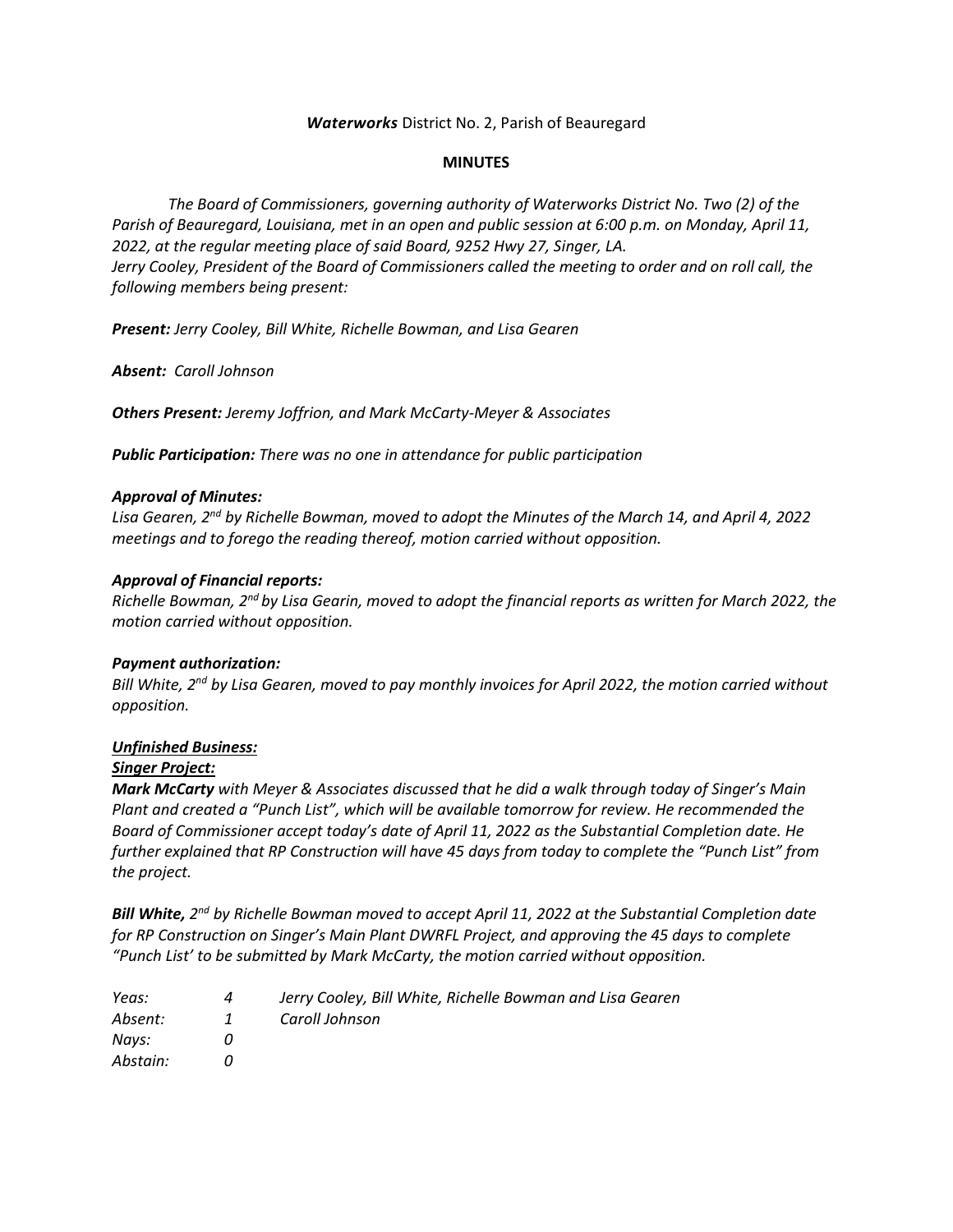*Jeremy Joffrion discussed the Pumps at the Singer Plant, and explained that he thinks it is a timing issues, and that Kevin Comeaux will be coming to assess the situation.*

## *Fields Well Project:*

*Mark McCarty discussed the ongoing project and supplied the Board with an updated list of Contract Time request with the "Milestones" included. He also informed the Board that the casing had dropped, and the present site would be the chosen spot for the new permanent Well. Th casing has been ordered, but a delivery date has not been supplied, so Griner is waiting on the supplies. Griner will concrete from 2000' up to the 1050', and all chemical testing has been completed and the site is a positive location for a good Well.*

*Mark McCarty also, submitted a Request For Payment for RP Construction and Griner Drilling. He further discussed the Contract Time Extension requested submitted by Griner earlier in the month, and what, if any had the board agreed upon.*

*Bill White, after much discussion, requested that committed be formed to include the Mark McCarty, the Office Manager, the Maintenance Manager, and 2 board members to discuss what documentation was provided that would warrant any Contract Time Extension at this time.*

Lisa Gearen, 2<sup>nd</sup> by Richelle Bowman, moved to form a committee to include Bill White, Richelle *Bowman, Jeremy Joffrion, Mark McCarty, and Paula Rose. Paula Rose is to set a date for the committee to meet to review all supporting documentation submitted by Griner for Contract Time Extension. The motion carried without opposition.*

| Yeas:    | 4 | Jerry Cooley, Lisa Gearen, Richelle Bowman and Bill White |  |  |
|----------|---|-----------------------------------------------------------|--|--|
| Navs:    |   |                                                           |  |  |
| Absent:  |   | Caroll Johnson                                            |  |  |
| Abstain: |   |                                                           |  |  |

*Mark McCarty asked about submitting the Request For Payment for Pay App #17 to LDH, which includes RP Construction and Griner Drilling.*

**Lisa Gearen,** 2<sup>nd</sup> by Richelle Bowman, moved to pay RP Construction with District Funds, and to receive *reimbursement from the DWRFL Funds and to postpone the payment for Griner Drilling after the committee meets. The motion carried without opposition.*

*Mark McCarty discussed the Hazard Mitigation Grant and its process, explaining that it will still be a few years due to the process and procedures. A discussion ensued concerning the projects that were submitted to the Police Jury for HM which includes Lane Road, Ben Elston Rd, Storage Tanks, Generators, and the 12" water main on Hwy 27, and more.*

#### *Maintenance Report: Jeremy Joffrion*

*Jeremy Joffrion gave an overview report on the system for the month of March to present. There were no tools, pipe, or supplies present for requisition.*

*The Tank Floor at the main Singer Plant, as well as a Vacuum test has been completed. A few pin holes were located and repaired, and the painters should be in tomorrow. The full completion should be finished sometime next week.*